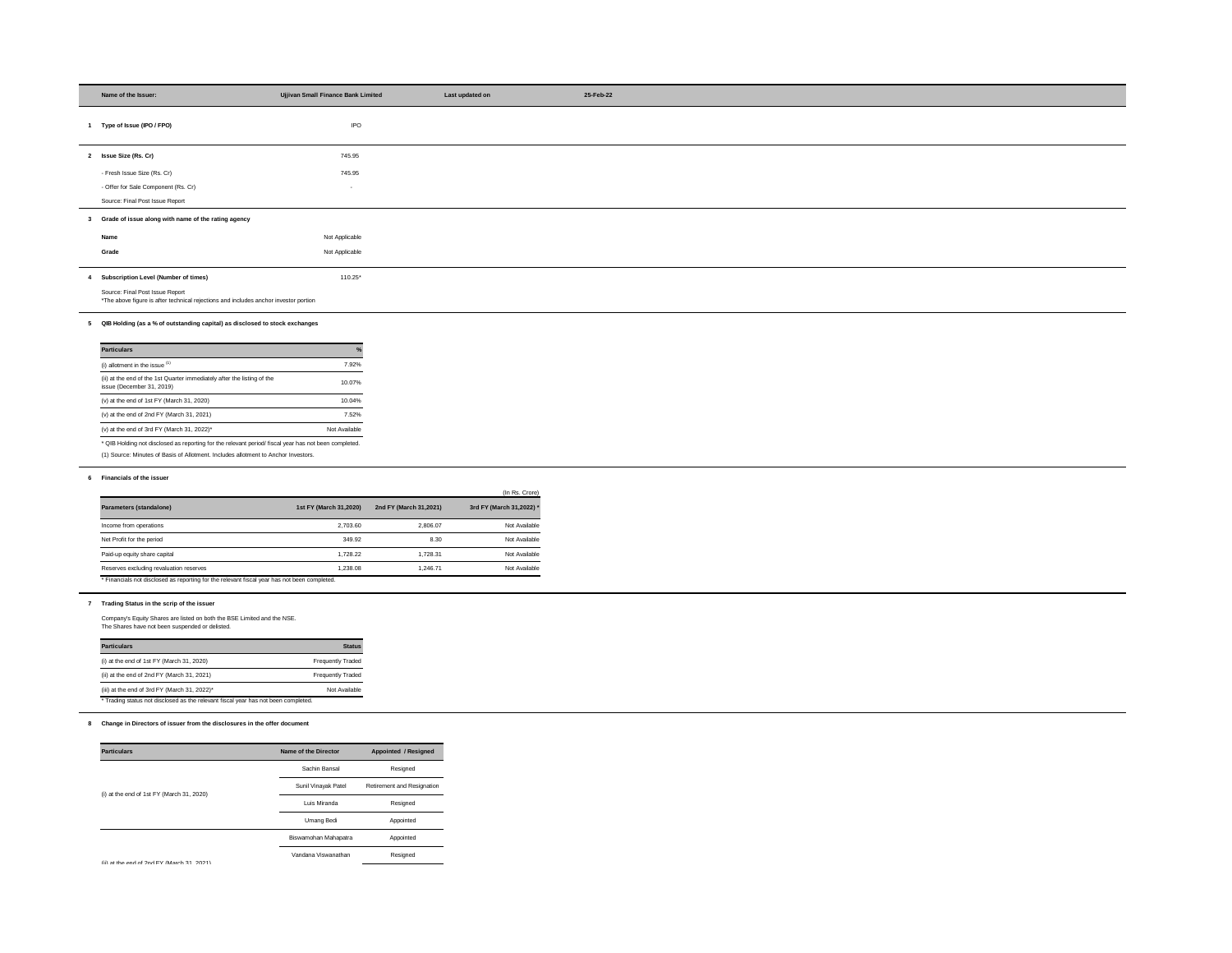| (i) as disclosed in the offer document            | Not applicable |
|---------------------------------------------------|----------------|
| (ii) Actual implementation                        | Not applicable |
| (iii) Reasons for delay in implementation, if any | Not applicable |

|                                                             | Rajni Anil Mishra                   | Appointed  |
|-------------------------------------------------------------|-------------------------------------|------------|
|                                                             | Jayanta Kumar Basu                  | Resigned   |
|                                                             | Biswamohan Mahapatra                | Resigned   |
|                                                             | Ittira Davis                        | Appointed  |
|                                                             | Rajesh Kumar Jogi                   | Appointed  |
|                                                             | . Harish Devarajan                  | Appointed  |
|                                                             | Umesh Bellur                        | Appointed  |
|                                                             | Ittira Davis                        | Resigned   |
|                                                             | Mahadev Lakshminarayanan            | Resigned   |
|                                                             | Nandlal Laxminarayan Sarda          | Retirement |
|                                                             | Mona Kachhwaha                      | Resigned   |
|                                                             | Harish Devarajan                    | Resigned   |
|                                                             | Banavar Anantharamaiah<br>Prabhakar | Appointed  |
| (iii) at the end of 3rd FY (March 31, 2022)*                | Ravichandran Venkataraman           | Appointed  |
|                                                             | Samit Kumar Ghosh                   | Appointed  |
|                                                             | Sudha Suresh                        | Appointed  |
|                                                             | Nitin Chugh                         | Resigned   |
|                                                             | Umang Bedi                          | Resigned   |
|                                                             | P.N. Raghunath                      | Appointed  |
|                                                             | Ittira Davis                        | Appointed  |
|                                                             | Satyaki Rastogi                     | Appointed  |
|                                                             | Chitra K Alai                       | Resigned   |
|                                                             | Nitin Chugh                         | Resigned   |
|                                                             | Prabal Kumar Sen                    | Retired    |
| Source: Stock Exchange Filings<br>Updated till Feb 25, 2022 |                                     |            |

## **10 Status of utilization of issue proceeds**

(i) as disclosed in the offer document

*Source: Prospectus dated December 5, 2019*

(ii) Actual utilization

| un roluur ulinzullon                                                               |                                               | (In Rs. Crore)                             |
|------------------------------------------------------------------------------------|-----------------------------------------------|--------------------------------------------|
| <b>Particulars</b>                                                                 | Amount proposed to be<br>funded from Proceeds | Amount utilized up to<br>December 31, 2019 |
| Augment to Tier-I capital base to meet future capital requirements<br>of the Bank* | 745.95                                        | 745.95                                     |
| *includes issue expenses                                                           |                                               |                                            |

(iii) Reasons for deviation, if any No deviation

# **11 Comments of monitoring agency, if applicable**

Not applicable

The objects of the Issue are to augment Bank's Tier – 1 capital base to meet Bank's future capital requirements such as organic growth and expansion and to comply with regulatory requirements for enhanced capital base, as may be prescribed in the future. The amount to be funded from Net Proceeds and proposed to be deployed in Fiscal 2020 towards augmentation of the Bank's Tier-1 capital base is ₹704.261 crs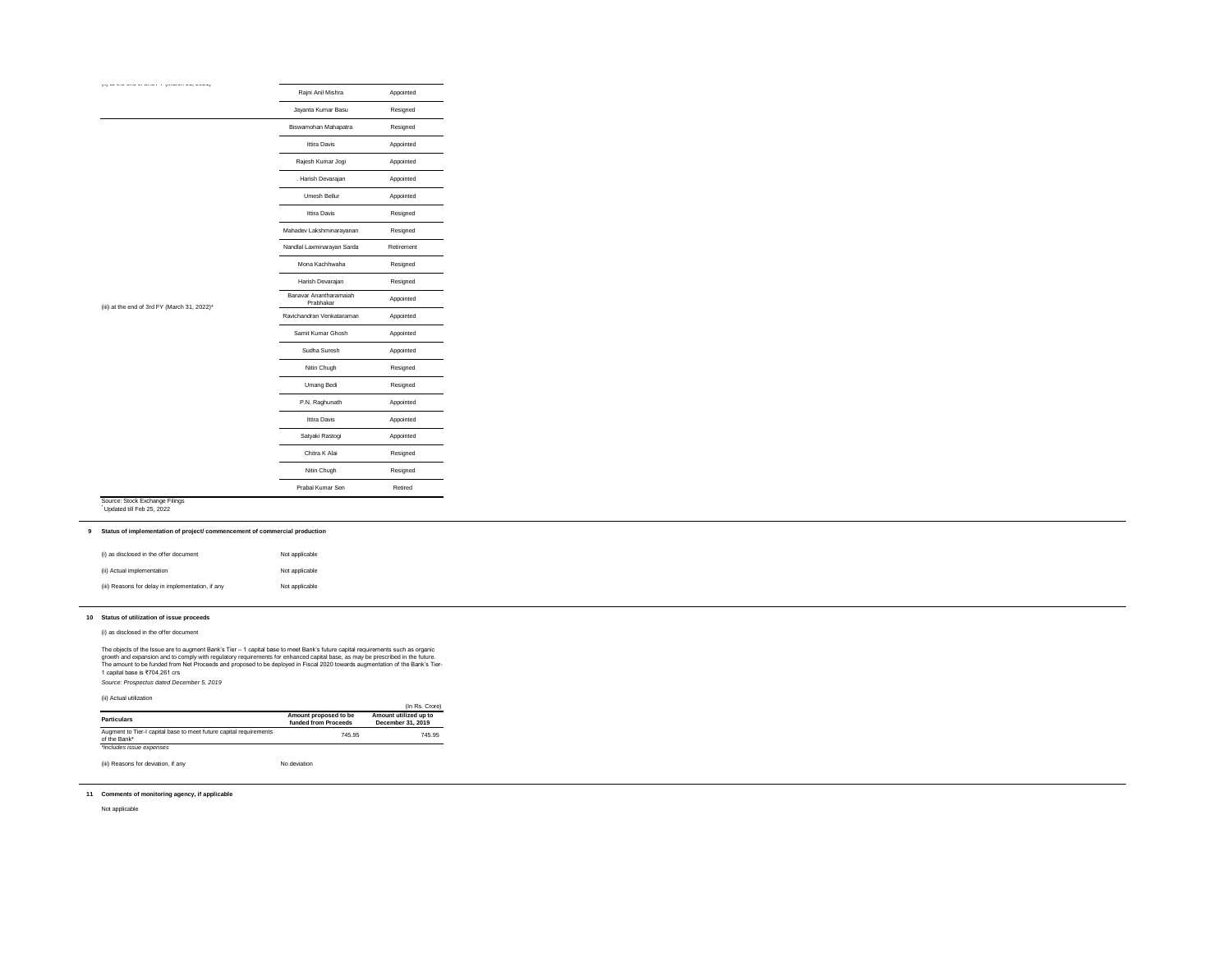## **12 Pricing Data**

Note:

(1) 30th calendar day shall be taken as listing date plus 29 calendar days.

(2) 90th calendar day shall be taken as listing date plus 89 calendar days. As March 10, 2020 is a trading holiday, the previous trading day has been considered, ie, March 9, 2020.

(3) High and Low based on intra day prices.

(4) Pricing data not disclosed as the relevant fiscal year has not completed.

(5) Nifty Bank Index represents the relevant sectoral index

(6) Given that the Bank was listed on December 12, 2019, the data is presented for the period beginning on December 12, 2019

### **13 Basis for Issue Price**

Issue Price (Rs.): Subsetting the shareholders of Using the Shareholders of Using and Services Limited bidding in the shareholder reservation portion) 37 (a discount of Rs. 2 per equity share was offered to eligible shareh Designated Stock Exchange: NSE Listing Date: 12-Dec-19 **Low Price parameters from listing day As at the end of 1st FY after the listing of the issue (March 31, 2020) At close of (3) listing day At close of 30th calendar day from listing day** 

| <b>Price parameters</b>                   | At close of<br>listing day | At close of 90th calendar day<br>At close of 30th calendar<br>day from listing day<br>from listing day |                      | As at the end of 1st FY after the listing of the issue<br>(March 31, 2020) <sup>(3)</sup> |                        | As at the end of 2nd FY after the listing of the issue<br>(March 31, 2021) <sup>(3)</sup> |                         |                        | As at the end of 3rd FY after the listing of the issue<br>(March 31, 2022) <sup>(4)</sup> |                 |                        |               |
|-------------------------------------------|----------------------------|--------------------------------------------------------------------------------------------------------|----------------------|-------------------------------------------------------------------------------------------|------------------------|-------------------------------------------------------------------------------------------|-------------------------|------------------------|-------------------------------------------------------------------------------------------|-----------------|------------------------|---------------|
| (Dec 12, 2019)                            | $($ Jan 10, 2020) $^{(1)}$ | (Mar 10, 2020) <sup>(2)</sup>                                                                          | <b>Closing price</b> | (during the FY)                                                                           | Low<br>(during the FY) | <b>Closing price</b>                                                                      | High<br>(during the FY) | Low<br>(during the FY) | <b>Closing price</b>                                                                      | (during the FY) | Low<br>(during the FY) |               |
| Market Price on Designated Stock Exchange | 55.95                      | 52.20                                                                                                  | 40.80                |                                                                                           | 62.80                  | 23.10                                                                                     |                         | 44.60                  | 25.10                                                                                     | Not Available   | Not Available          | Not Available |
| Nifty 50                                  | 11.971.80                  | 12,256.80                                                                                              | 10.451.45            | 8,597.75                                                                                  | 12,430.50              | 7,511.10                                                                                  | 14,690.70               | 15.431.75              | 8,055.80                                                                                  | Not Available   | Not Available          | Not Available |
| <b>Nifty Bank</b>                         | 31,665.45                  | 32,097.40                                                                                              | 26,462.60            | 19,144.00                                                                                 | 32,613.10              | 16,116.25                                                                                 | 33,303.90               | 37,708.75              | 17,105.00                                                                                 | Not Available   | Not Available          | Not Available |

| <b>Accounting ratio</b> |                                 | As disclosed in offer<br>document, at the end of FY<br>$2019^{(1)}$ | At the end of 1st FY (March 31,<br>2020) | At the end of 2nd FY<br>(March 31, 2021) | At the end of 3rd FY<br>(March 31, 2022) <sup>(2)</sup> |
|-------------------------|---------------------------------|---------------------------------------------------------------------|------------------------------------------|------------------------------------------|---------------------------------------------------------|
|                         | <b>Issuer:</b>                  |                                                                     |                                          |                                          |                                                         |
|                         | Basic                           | $1.2\,$                                                             | 2.19                                     | 0.05                                     | Not Available                                           |
|                         | Peer Group:                     |                                                                     |                                          |                                          |                                                         |
|                         | AU Small Finance Bank Ltd       | 13.16                                                               | 22.78                                    | 38.19                                    | Not Available                                           |
|                         | <b>Equitas Holdings Limited</b> | 5.18                                                                | 6.03                                     | 4.30                                     | Not Available                                           |
| EPS (basic)             | Bandhan Bank Limited            | 16.36                                                               | 18.78                                    | 13.70                                    | Not Available                                           |
|                         | CreditAccess Grameen Ltd        | 23.37                                                               | 23.20                                    | 9.52                                     | Not Available                                           |
|                         | <b>RBL Bank Limited</b>         | 20.25                                                               | 11.04                                    | 9.35                                     | Not Available                                           |
|                         | <b>DCB Bank Limited</b>         | 10.53                                                               | 10.90                                    | 10.82                                    | Not Available                                           |
|                         | <b>Industry Avg:</b>            | N.A.                                                                | <b>N.A.</b>                              | <b>N.A.</b>                              | N.A.                                                    |
|                         | <b>Issuer:</b>                  |                                                                     |                                          |                                          |                                                         |
|                         | Basic                           | 30.83                                                               | 12.47                                    | 610.00                                   | Not Available                                           |
|                         | Peer Group:                     |                                                                     |                                          |                                          |                                                         |
|                         | AU Small Finance Bank Ltd       | 61.74                                                               | 22.18                                    | 32.11                                    | Not Available                                           |
|                         | <b>Equitas Holdings Limited</b> | 20.40                                                               | 7.07                                     | 20.30                                    | Not Available                                           |
| P/E                     | Bandhan Bank Limited            | 34.83                                                               | 10.85                                    | 24.73                                    | Not Available                                           |
|                         | CreditAccess Grameen Ltd        | 35.16                                                               | 14.54                                    | 70.43                                    | Not Available                                           |
|                         | RBL Bank Limited                | 18.41                                                               | 12.27                                    | 22.19                                    | Not Available                                           |
|                         | DCB Bank Limited                | 16.84                                                               | 8.70                                     | 9.49                                     | Not Available                                           |
|                         | <b>Industry Avg:</b>            | 31.23                                                               | 12.60                                    | 29.87                                    | Not Available                                           |
|                         | Issuer:                         | 9.49                                                                | 11.80                                    | 0.28                                     | Not Available                                           |
|                         | Peer Group:                     |                                                                     |                                          |                                          |                                                         |
|                         | AU Small Finance Bank Ltd       | 12.07                                                               | 15.42                                    | 18.74                                    | Not Available                                           |
|                         | <b>Equitas Holdings Limited</b> | 7.24                                                                | 7.40                                     | 0.08                                     | Not Available                                           |
| RoNW (%)                | Bandhan Bank Limited            | 17.42                                                               | 19.90                                    | 12.67                                    | Not Available                                           |
|                         | CreditAccess Grameen Ltd        | 13.18                                                               | 12.27                                    | 3.92                                     | Not Available                                           |
|                         | RBL Bank Limited                | 11.43                                                               | 4.73                                     | $\blacksquare$                           | Not Available                                           |
|                         | DCB Bank Limited                | 10.44                                                               | 10.61                                    | 9.52                                     | Not Available                                           |
|                         | <b>Industry Avg:</b>            | <b>N.A.</b>                                                         | <b>N.A.</b>                              | <b>N.A.</b>                              | <b>N.A.</b>                                             |
|                         | Issuer:                         | 12.64                                                               | 17.16                                    | 95.29                                    | Not Available                                           |
|                         | Peer Group:                     |                                                                     |                                          |                                          |                                                         |
|                         | AU Small Finance Bank Ltd       | 108.19                                                              | 143.92                                   | 200.13                                   | Not Available                                           |
|                         | <b>Equitas Holdings Limited</b> | 71.57                                                               | 81.44                                    | 52.19                                    | Not Available                                           |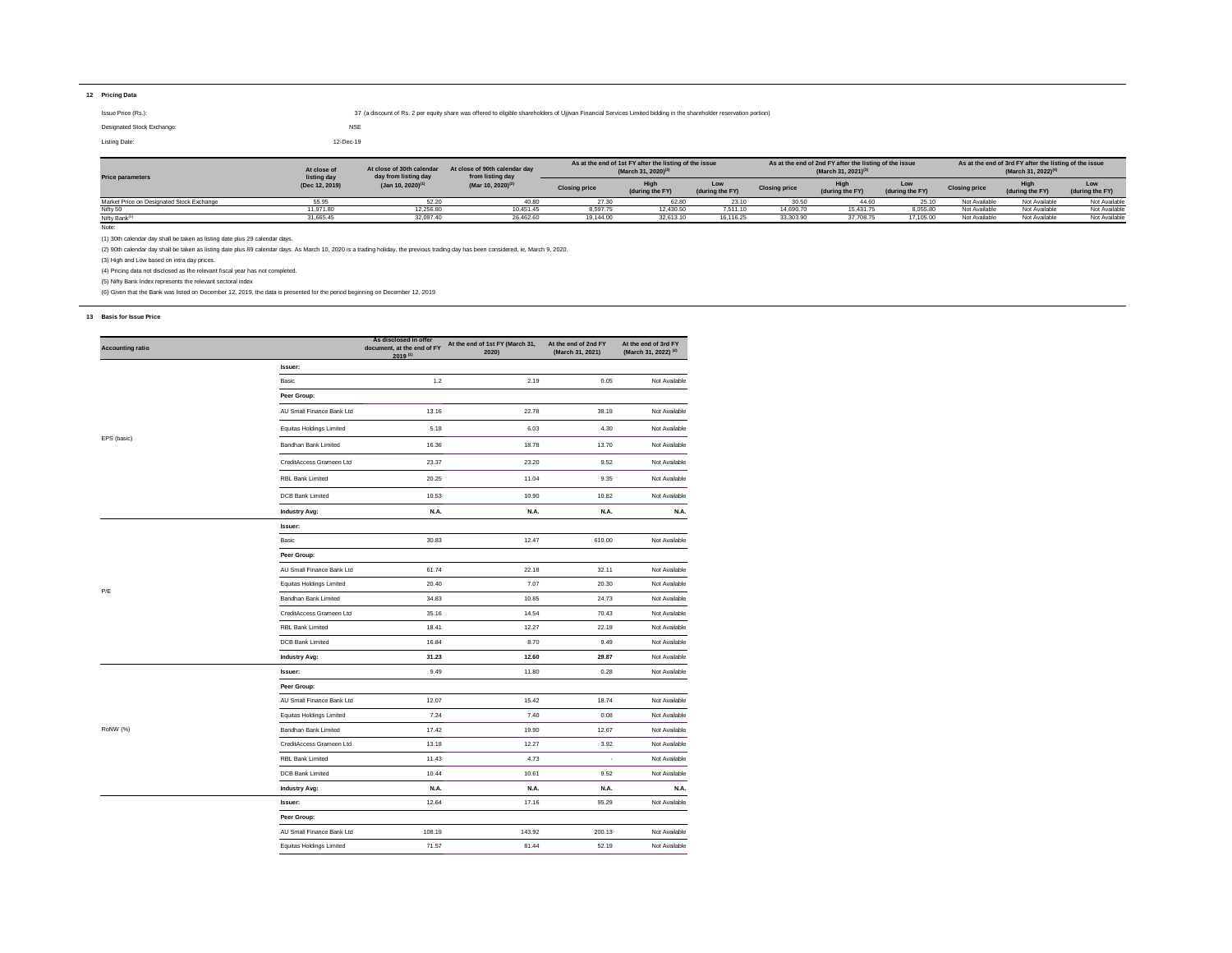| NAV per share | Bandhan Bank Limited     | 93.89       | 94.37       | 108.09      | Not Available |
|---------------|--------------------------|-------------|-------------|-------------|---------------|
|               | CreditAccess Grameen Ltd | 164.75      | 189.90      | 233.63      | Not Available |
|               | <b>RBL Bank Limited</b>  | 176.58      | 207.67      | 211.74      | Not Available |
|               | <b>DCB Bank Limited</b>  | 100.65      | 102.56      | 113.55      | Not Available |
|               | <b>Industry Avg:</b>     | <b>N.A.</b> | <b>N.A.</b> | <b>N.A.</b> | <b>N.A.</b>   |
| Notes:        |                          |             |             |             |               |
|               |                          |             |             |             |               |

(1) Sourced from Prospectus dated December 12, 2019<br>(2) Information not provided as the relevant fiscal year has not completed

Key ratios for the Company for the three fiscal years stated above shall be calculated as follows:<br>(i) Basic EPS refers to the Basic EPS sourced from the annual reports of the respective company<br>(ii) P/E - Closing Market P

(iii) RoNW - Computed as net profit after tax divided by closing net worth. Net worth has been computed as sum of share capital and reserves

(iv) NAV per share - Closing net worth divided by the equity shares outstanding

### 14 Any other material information

| Date of disclosure to Designated Stock Exchange | <b>Announcement</b>                                                                                                                                                                                                                                                                                                                                                                                                                                                                                                                                            |
|-------------------------------------------------|----------------------------------------------------------------------------------------------------------------------------------------------------------------------------------------------------------------------------------------------------------------------------------------------------------------------------------------------------------------------------------------------------------------------------------------------------------------------------------------------------------------------------------------------------------------|
| 16-12-2019                                      | Bank has formulated Code of Conduct for Prevention of Insider Trading and Code of Fair Disclosure and Conduct ('Code') pursuant to Securities and<br>Exchange Board of India (Prohibition of Insider Trading) Regulations, 2015, as amended and the same is submitted                                                                                                                                                                                                                                                                                          |
| 18-12-2019                                      | Pursuant to Regulation 30(5) of SEBI Listing Regulations, the Board of Directors of Ujjivan Small Finance Bank Limited ("Bank") has authorized the Key<br>Managerial Personnel (KMPs) comprising of the Managing Director and CEO, Chief Financial Officer and Company Secretary of the Bank to determine the<br>materiality of an event or information under Regulation 30 of SEBI Listing Regulations.                                                                                                                                                       |
| 26-12-2019                                      | Pursuant to Code of Conduct for Prevention of Insider Trading of Ujjivan Small Finance Bank Limited, the Trading Window for dealing in Equity Shares of<br>Ujjivan Small Finance Bank Limited ('Bank') by its designated persons and their dependent(s) shall be closed from January 01, 2020.<br>The Trading Window will open 48 (Forty Eight) hours after the announcement /declarations of the financial results of the Bank for the quarter ended<br>December 31, 2019.                                                                                    |
|                                                 | Statement of Investor complaints for the quarter ended December 31, 2019:                                                                                                                                                                                                                                                                                                                                                                                                                                                                                      |
| 13-01-2020                                      | No.of Investor complaints pending at the beginning of the quarter: 0<br>No.of Investor complaints received during the quarter: 445<br>No.of Investor complaints disposed of during the quarter: 445<br>No.of Investor complaints unresolved at the end of the quarter: 0                                                                                                                                                                                                                                                                                       |
| 13-01-2020                                      | Ujjivan Small Finance Bank Ltdhas informed BSE that the meeting of the Board of Directors of the Company is scheduled on 22/01/2020, inter alia, to<br>consider and approve Pursuant to Regulation 29 of Securities and Exchange Board of India (Listing Obligations and Disclosure Requirements) Regulations,<br>2015, we hereby inform you that a meeting of the Board of Directors of the Bank will be held on Wednesday, January 22, 2020 to consider and approve,<br>inter-alia, unaudited financial results for the quarter ended December 31, 2019.     |
|                                                 | Further, the Trading Window for dealing in Equity Shares of the Bank by its designated persons and their dependent(s) has already been closed from<br>January 01, 2020 and will open after 48 (Forty Eight) hours after the announcement /declarations of aforesaid financial results.                                                                                                                                                                                                                                                                         |
| 14-01-2020                                      | Pursuant to Regulation 47 of Securities and Exchange Board of India (Listing Obligations and Disclosure Requirements) Regulations, 2015, a notice of<br>meeting of the Board of Directors of the Bank was published and appeared in Financial Express (All Editions) and Jansatta (Delhi Edition) on January 14,<br>2020 intimating that a meeting of the Board of Directors of the Bank will be held on Wednesday, January 22, 2020 to consider and approve, inter-alia, Un-<br>audited financial results of the Bank for the quarter ended December 31, 2019 |
| 14-01-2020                                      | Compliances-Certificate under Reg. 74 (5) of SEBI (DP) Regulations, 2018 submitted                                                                                                                                                                                                                                                                                                                                                                                                                                                                             |
| 22-01-2020                                      | Results for the Quarter ended December 31, 2019 together with the press release and the investor presentation submitted                                                                                                                                                                                                                                                                                                                                                                                                                                        |
| 22-01-2020                                      | Intimation of retirement of Mr. Sunil Vinayak Patel (DIN: 00050837) as Part-Time Chairman and Resignation as an Independent Director of the Bank and<br>identification of successor for appointment as Part-Time Chairman                                                                                                                                                                                                                                                                                                                                      |
| 22-01-2020                                      | Audit Committee and Board of Directors of the Bank has reviewed, at their respective meetings held on Wednesday, January 22, 2020, a statement of<br>deviation/variation on use of proceeds of Public Issue of the Bank. The same has been submitted.                                                                                                                                                                                                                                                                                                          |
| 23-01-2020                                      | Financials Results for the quarter and nine months ended December 31, 2019 was published and appeared in Financial Express (All Editions) and Jansatta<br>(Delhi Edition) on January 23, 2020.                                                                                                                                                                                                                                                                                                                                                                 |
| 23-01-2020                                      | Statement of Deviation / Variation in utilisation of funds raised under Initial Public Offer of the Bank for the quarter ended December 31, 2019 was<br>published and appeared in Financial Express (All Editions) and Jansatta (Delhi Edition) on January 23, 2020.                                                                                                                                                                                                                                                                                           |
| 28-01-2020                                      | Bank has received a letter dated January 27, 2020 from Mr. Sachin Bansal (DIN: 02356346) tendering his resignation as an Independent Director of the<br>Bank w.e.f January 27, 2020                                                                                                                                                                                                                                                                                                                                                                            |
| 29-01-2020                                      | Earnings Call Transcript-Q3 of FY2020 submitted                                                                                                                                                                                                                                                                                                                                                                                                                                                                                                                |
| 04-02-2020                                      | Statement Of Utilisation Of Funds Raised Under Initial Public Offer ('IPO') Of The Bank And Intimation Under Regulation 32 Of The Securities And<br>Exchange Board Of India (Listing Obligations And Disclosure Requirements) Regulations, 2015 submitted                                                                                                                                                                                                                                                                                                      |
| 13-02-2020                                      | Corporate Identification Number (CIN) of the Bank has changed pursuant to listing of the Bank with Stock Exchanges. Copy of Bank's Master Data from<br>Ministry of Corporate Affairs (MCA) site is submitted. New CIN of the Bank: L65110DL2016PLC302481                                                                                                                                                                                                                                                                                                       |
| 02-03-2020<br>23-03-2020                        | Update on Credit Rating of Certificate of Deposits Programme of the Bank submitted<br>Intimation of Resignation by an Independent Director of the Bank submitted                                                                                                                                                                                                                                                                                                                                                                                               |
| 23-03-2020                                      | Intimation of Appointment of Mr. Umang Bedi (DIN: 02432920) as an Additional Director (Independent) of the Bank w.e.f April 01, 2020 submitted                                                                                                                                                                                                                                                                                                                                                                                                                 |
| 24-03-2020                                      | The Exchange has sought clarification from Ujjivan Small Finance Bank Ltd on 23rd March, 2020 with reference to significant movement in price, in order<br>to ensure that investors have latest relevant information about the company and to inform the market so that the interest of the investors is safeguarded.                                                                                                                                                                                                                                          |
| 24-03-2020                                      | Reply to clarification sought with reference to significant movement in price submitted                                                                                                                                                                                                                                                                                                                                                                                                                                                                        |
| 26-03-2020                                      | This is to inform you that pursuant to Code of Conduct for Prevention of Insider Trading of Ujjivan Small Finance Bank Limited, the Trading Window for<br>dealing in Equity Shares of Ujjivan Small Finance Bank Limited ('Bank') by its designated persons and their dependent(s) shall be closed from April 01,<br>2020.                                                                                                                                                                                                                                     |
|                                                 | The Trading Window will open 48 (Forty Eight) hours after the announcement /declarations of the Audited Financial Results of the Bank for the quarter and<br>financial year ended March 31, 2020.                                                                                                                                                                                                                                                                                                                                                              |
|                                                 | The date of meeting of Board of Director of the Bank for consideration and approval of Audited Financial Results of the Bank for the quarter and financial                                                                                                                                                                                                                                                                                                                                                                                                     |
|                                                 | Statement of Investor complaints for the quarter ended March 31, 2020:                                                                                                                                                                                                                                                                                                                                                                                                                                                                                         |
| 09-04-2020                                      | No.of Investor complaints pending at the beginning of the quarter: 0<br>No.of Investor complaints received during the quarter: 29<br>No.of Investor complaints disposed of during the quarter: 29<br>No.of Investor complaints unresolved at the end of the quarter: 0                                                                                                                                                                                                                                                                                         |
| 09-04-2020                                      | Certificate under Regulation 74(5) of the SEBI (Depositories and Participants) Regulations, 2018 for the quarter ended March 31, 2020 submitted                                                                                                                                                                                                                                                                                                                                                                                                                |
| 09-04-2020                                      | Compliance certificate under Regulation 7(3) of the SEBI (Listing Obligations and Disclosure Requirements) Regulations, 2015 for the half year ended<br>March 31, 2020 submitted                                                                                                                                                                                                                                                                                                                                                                               |

 $\overline{\phantom{0}}$  $\begin{array}{c}\n\hline\n\text{ded}\n\end{array}$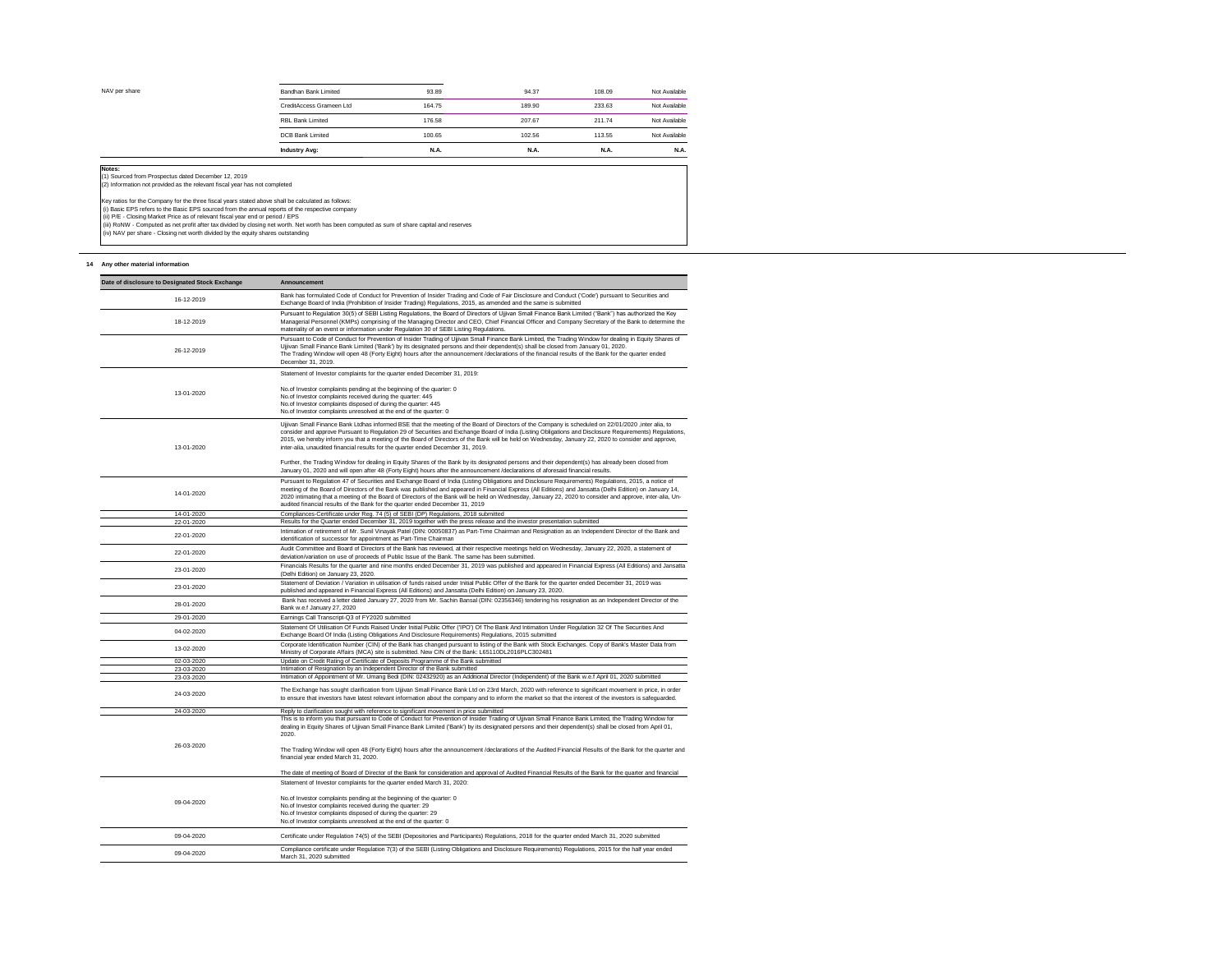| 13-04-2020               |                                                                                                                                                                                                                                                                                                                    |
|--------------------------|--------------------------------------------------------------------------------------------------------------------------------------------------------------------------------------------------------------------------------------------------------------------------------------------------------------------|
|                          | Certificate Under Regulation 40(10) of the SEBI (LODR) Regulations, 2015 submitted<br>Appointment of Mr. Biswamohan Mahapatra as Part-Time Chairman (Non-Executive) of the Bank for a period of 3 years w.e.f. the date of RBI approval i.e                                                                        |
| 28-04-2020               | April 28, 2020                                                                                                                                                                                                                                                                                                     |
|                          | Ujjivan Small Finance Bank Ltdhas informed that the meeting of the Board of Directors of the Company is scheduled on 19/05/2020, inter alia, to consider                                                                                                                                                           |
| 11-05-2020               | and approve , inter-alia, Audited Financial Results of the Bank for the quarter and financial year ended March 31, 2020                                                                                                                                                                                            |
| 12-05-2020               | Intimation about publication of Notice of meeting of the Board of Directors of Ujjivan Small Finance Bank Limited ('Bank') in Newspaper                                                                                                                                                                            |
| 19-05-2020               | Approval of the Audited Financial Results of the Bank for the quarter and financial year ended March 31, 2020 along with the Audit Report thereon issued                                                                                                                                                           |
| 20-05-2020               | by the statutory auditors of the Bank, M/s MSKA & Associates, Chartered Accountants<br>Filing of revised investor presentation on financial and business performance of the Bank for quarter and financial year ended March 31, 2020                                                                               |
| 21-05-2020               | Annual Secretarial Compliance Report for the Financial Year ended March 31, 2020 submitted                                                                                                                                                                                                                         |
| 26-05-2020               | Earning Call Transcript submitted                                                                                                                                                                                                                                                                                  |
| 05-06-2020               | Disclosure under Regulation 23(9) of SEBI (Listing Obligations and Disclosure Requirements) Regulations, 2015 pertaining to related party transactions                                                                                                                                                             |
| 26-06-2020               | Intimation for Closure of Trading Window submitted                                                                                                                                                                                                                                                                 |
|                          | Statement of Investor complaints for the quarter ended June 30, 2020:                                                                                                                                                                                                                                              |
|                          |                                                                                                                                                                                                                                                                                                                    |
| 09-07-2020               | No.of Investor complaints pending at the beginning of the quarter: 0<br>No.of Investor complaints received during the quarter:3                                                                                                                                                                                    |
|                          | No.of Investor complaints disposed of during the quarter: 3<br>No.of Investor complaints unresolved at the end of the quarter: 0                                                                                                                                                                                   |
|                          |                                                                                                                                                                                                                                                                                                                    |
| 10-07-2020               | The Exchange has sought clarification from Ujjivan Small Finance Bank Ltd on July 10, 2020 with reference to significant movement in price, in order to<br>ensure that investors have latest relevant information about the company and to inform the market so that the interest of the investors is safeguarded. |
|                          |                                                                                                                                                                                                                                                                                                                    |
| 10-07-2020               | With reference to significant movement in price, in order to ensure that investors have latest relevant information about the company and to inform the                                                                                                                                                            |
|                          | market so that the interest of the investors is safeguarded, Ujjivan Small Finance Bank Ltd has submitted to BSE a copy of Clarification is submitted                                                                                                                                                              |
| 12-07-2020               | Certificate under Regulation 74(5) of the SEBI (Depositories and Participants) Regulations, 2018 for the quarter ended June 30, 2020 submitted                                                                                                                                                                     |
| 23-07-2020               | Ujjivan Small Finance Bank Ltdhas informed that the meeting of the Board of Directors of the Company is scheduled on 31/07/2020, inter alia, to consider                                                                                                                                                           |
| 24-07-2020               | and approve the Unaudited Financial Results of the Bank for the quarter ended June 30, 2020.<br>Intimation about publication of Notice of meeting of the Board of Directors of Ujjivan Small Finance Bank Limited ('Bank') in Newspapers                                                                           |
|                          | Board of Directors of the Bank, in its meeting held on July 31,2020, has considered and approved, inter alia, unaudited Financial Results of the Bank for                                                                                                                                                          |
| 31-07-2020               | the quarter ended June 30, 2020 along with the Limited Review Report thereon issued by the statutory auditors of the Bank, M/s MSKA & Associates,                                                                                                                                                                  |
| 31-07-2020               | <b>Chartered Accountants</b><br>Inadvertent violation of Code of Conduct for Prevention of Insider Trading of Ujjivan Small Finance Bank Limited by Spouse of a Designated Person                                                                                                                                  |
| 01-08-2020               | Intimation about publication of Financials Results for the quarter ended June 30, 2020                                                                                                                                                                                                                             |
| 03-08-2020               | Pursuant to applicable Regulation(s) of the Securities and Exchange Board of India (Listing Obligations and Disclosure Requirements) Regulations, 2015,                                                                                                                                                            |
| 06-08-2020               | Transcript of concall held on August 01, 2020 submitted                                                                                                                                                                                                                                                            |
| 10-08-2020               | Copy of Annual Report of the Bank for the Financial Year 2019-20 ('Annual Report') along with Notice of the 4th Annual General Meeting ('AGM') of the<br>Members of the Bank                                                                                                                                       |
|                          | <u>Further to Letter beamig reference number OSFB/CS/SE/Z020-Z1/30 dated July 31, 2020 intimating that the 4th Annual General Meeting (AGM) or Bank-</u>                                                                                                                                                           |
| 10-08-2020               | will be held on Wednesday, September 02, 2020 at 03.30 p.m. IST through Video Conferencing/Other Audio-Visual Means in compliance provisions of the<br>Companies Act, 2013 and rules made thereunder read with relevant Circulars, we hereby submit a copy of the Notice of 4th AGM of the Bank.                   |
|                          |                                                                                                                                                                                                                                                                                                                    |
| 11-08-2020               | The dispatch by electronic means of the Notice of 4th AGM and Annual Report for the Einancial Year 2019-20 to the shareholders of the Bank shall<br>Intimation of newspaper advertisement - Post dispatch of the Notice of 4th An                                                                                  |
| 03-09-2020               | Outcome and Proceeding of the 4th Annual General Meeting of Ujjivan Small Finance Bank Limited held on Wednesday, September 02, 2020 submitted                                                                                                                                                                     |
|                          |                                                                                                                                                                                                                                                                                                                    |
| 03-09-2020               | Consolidated Scrutinizer's Report and Voting results in the format prescribed under Regulation 44 of the SEBI (LODR) Regulations, 2015 w.r.t 4th AGM of                                                                                                                                                            |
| 03-09-2020               | Ujjivan Small Finance Bank Ltd has informed regarding the details of Voting results of AGM, under Regulation 44(3) of SEBI (LODR) Regulations, 2015.                                                                                                                                                               |
|                          | Pursuant to applicable Regulation(s) of the Securities and Exchange Board of India (Listing Obligations and Disclosure Requirements) Regulations, 2015,                                                                                                                                                            |
| 15-09-2020               | inform that an Advertisement was published and appeared in today's Financial Express (Delhi Edition) and Jansatta (Delhi Edition) - registered office<br>shifted to Bengaluru                                                                                                                                      |
|                          | Statement of Investor complaints for the quarter ended September 30, 2020:                                                                                                                                                                                                                                         |
|                          |                                                                                                                                                                                                                                                                                                                    |
|                          |                                                                                                                                                                                                                                                                                                                    |
| 07-10-2020               | No.of Investor complaints pending at the beginning of the quarter: 0                                                                                                                                                                                                                                               |
|                          | No.of Investor complaints received during the quarter:3                                                                                                                                                                                                                                                            |
|                          | No.of Investor complaints disposed of during the quarter: 3<br>No.of Investor complaints unresolved at the end of the quarter: 0                                                                                                                                                                                   |
|                          | Compliance certificate under Regulation 7(3) of the SEBI (Listing Obligations and Disclosure Requirements) Regulations, 2015 for the half year ended                                                                                                                                                               |
| 08-10-2020               | September 30, 2020 submitted                                                                                                                                                                                                                                                                                       |
| 08-10-2020               | Certificate under Regulation 74(5) of the SEBI (Depositories and Participants) Regulations, 2018 for the quarter ended September 30, 2020 submitted                                                                                                                                                                |
| 13-10-2020               | Certificate under Regulation 40(10) of SEBI (LODR) Regulations, 2015 submitted                                                                                                                                                                                                                                     |
|                          | Ujjivan Small Finance Bank Ltdhas informed BSE that the meeting of the Board of Directors of the Company is scheduled on 07/11/2020 , inter alia, to                                                                                                                                                               |
| 27-10-2020               | consider and approve Audited Financial Results of the Bank for the quarter and half year ended September 30, 2020                                                                                                                                                                                                  |
| 28-10-2020               | Intimation about publication of Notice of meeting of the Board of Directors of Ujjivan Small Finance Bank Limited ('Bank') in Newspapers<br>Intimation of resignation of Independent Director of the Bank                                                                                                          |
| 03-11-2020               | Outcome Of The Meeting Of The Board Of Directors-Approval Of Audited Financial Results For The Quarter And Half Year Ended September 30, 2020                                                                                                                                                                      |
| 07-11-2020               | submitted                                                                                                                                                                                                                                                                                                          |
| 07-11-2020<br>08-11-2020 | Intimation of allotment of Equity Shares pursuant to Employee Stock Purchase Scheme 2019 of Ujjivan Small Finance Bank Limited                                                                                                                                                                                     |
| 12-11-2020               | Intimation about publication of Audited Financials Results for the quarter and half year ended September 30, 2020<br>Transcript of Conference Call held on November 07, 2020 submitted                                                                                                                             |
| 24-11-2020               | The Exchange has sought clarification from Ujjivan Small Finance Bank Ltd on November 24, 2020, with reference to Movement in Volume.                                                                                                                                                                              |
| 24-11-2020               | With reference to Movement in Volume, Ujjivan Small Finance Bank Ltd has submitted to BSE                                                                                                                                                                                                                          |
| 25-11-2020               | Disclosure under Regulation 23(9) of SEBI (Listing Obligations and Disclosure Requirements) Regulations, 2015 for the period ended Sep 30, 2020                                                                                                                                                                    |
|                          | Intimation for Shifting of Registered Office of Ujjivan Small Finance Bank Limited ('Bank or Company') from New Delhi, the 'National Capital Territory                                                                                                                                                             |
| 26-11-2020               | ('NCT') of Delhi to Bengaluru, the 'State of Karnataka'                                                                                                                                                                                                                                                            |
| 14-12-2020               | Alteration in Memorandum of Association of the Bank consequent to change in Registered Office                                                                                                                                                                                                                      |
| 15-12-2020<br>21-12-2020 | Appointment of Mrs. Rajni Anil Mishra (DIN: 08386001) as an Additional Director (Independent) of the Bank w.e.f.December 16, 2020<br>Intimation for Closure of Trading Window                                                                                                                                      |
|                          | Statement of Investor complaints for the quarter ended December 31, 2020:                                                                                                                                                                                                                                          |
|                          |                                                                                                                                                                                                                                                                                                                    |
| 08-01-2021               | No.of Investor complaints pending at the beginning of the quarter: 0                                                                                                                                                                                                                                               |
|                          | No.of Investor complaints received during the quarter:2<br>No.of Investor complaints disposed of during the quarter: 2                                                                                                                                                                                             |
|                          | No.of Investor complaints unresolved at the end of the quarter: 0                                                                                                                                                                                                                                                  |
| 08-01-2021               | The Exchange has sought clarification from Ujjivan Small Finance Bank Ltd on January 8, 2021, with reference to Movement in Volume.                                                                                                                                                                                |
| 08-01-2021               | With reference to Movement in Volume, please find attached a copy of Clarification                                                                                                                                                                                                                                 |
| 08-01-2021               | Certificate under Regulation 74(5) of the SEBI (Depositories and Participants) Regulations, 2018 for the quarter ended December 31, 2020                                                                                                                                                                           |
| 19-01-2021<br>20-01-2021 | Intimation of allotment of Equity Shares under Ujjivan Small Finance Bank-Employee Stock Option Plan 2019 ('ESOP 2019')<br>Resignation of Mr. Jayanta Kumar Basu as Non-Executive Director of the Bank                                                                                                             |
|                          | Ujjivan Small Finance Bank Ltdhas informed BSE that the meeting of the Board of Directors of the Company is scheduled on 03/02/2021 , inter alia, to                                                                                                                                                               |
| 27-01-2021<br>28-01-2021 | consider and approve Unaudited Financial Results of the Bank for the quarter and nine months ended December 31, 2020<br>Newspaper Publication of Notice of meeting of the Board of Directors of Ujjivan Small Finance Bank Limited                                                                                 |

 $\frac{1}{\sqrt{2\pi}}\int_{0}^{\pi}\frac{1}{\sqrt{2\pi}}\left( \frac{1}{\sqrt{2\pi}}\right) \frac{d\mu}{2}d\mu d\nu$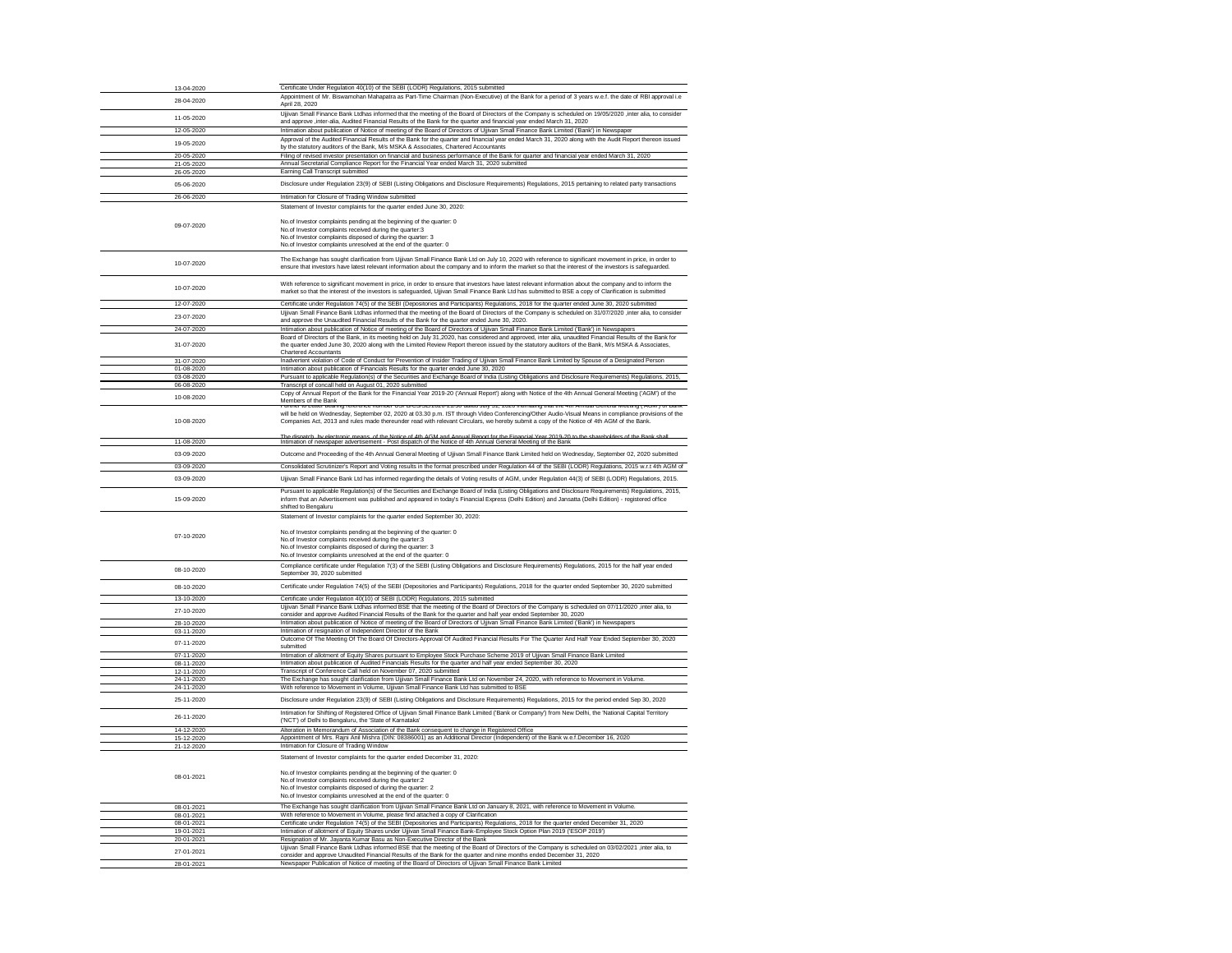| 03-02-2021<br>04-02-2021 | Financial Results for the quarter and nine months ended December 31, 2020<br>Newspaper Publication of Financials Results for the quarter and nine months ended December 31, 2021.                                                                                                                                                                                                                                                                                                                                                                |
|--------------------------|--------------------------------------------------------------------------------------------------------------------------------------------------------------------------------------------------------------------------------------------------------------------------------------------------------------------------------------------------------------------------------------------------------------------------------------------------------------------------------------------------------------------------------------------------|
| 06-02-2021               | Transcript of Conference Call held on February 03, 2021                                                                                                                                                                                                                                                                                                                                                                                                                                                                                          |
| 16-02-2021<br>20-02-2021 | Allotment of 37,229 equity shares under ESOP<br>Resignation of Mr. Biswamohan Mahapatra (DIN: 06990345), Part-Time Chairman and Independent Director of the Bank                                                                                                                                                                                                                                                                                                                                                                                 |
| 05-03-2021               | The Exchange has sought clarification from Ujjivan Small Finance Bank Ltd on March 5, 2021, with reference to Movement in Volume.<br>Reply to your email bearing Ref. No. L/SURV/ONL/PV/GS/ 2020-2021 / 394 dated March 05, 2021 seeking clarification on increase in the volume of o                                                                                                                                                                                                                                                            |
| 05-03-2021               | security                                                                                                                                                                                                                                                                                                                                                                                                                                                                                                                                         |
| 13-03-2021<br>15-03-2021 | Intimation of Appointment of Part-Time Chairman and Directors<br>Allotment of equity shares under ESOP                                                                                                                                                                                                                                                                                                                                                                                                                                           |
| 24-03-2021               | Intimation for Closure of Trading Window                                                                                                                                                                                                                                                                                                                                                                                                                                                                                                         |
| 30-03-2021<br>31-03-2021 | <b>Credit Rating Update</b><br>Ujjivan Small Finance Bank Limited ('Bank') has acquired 200 equity shares of face value of Rs. 10 each fully paid up, of Vishvakarma Payments Priv                                                                                                                                                                                                                                                                                                                                                               |
| 07-04-2021               | Intimation under SEBI (Listing Obligations and Disclosure Requirements) Regulations, 2015- Key Business Numbers                                                                                                                                                                                                                                                                                                                                                                                                                                  |
| 09-04-2021               | Statement of Investor complaints for the quarter ended March 31, 2021:<br>No.of Investor complaints pending at the beginning of the quarter: 0<br>No.of Investor complaints received during the quarter:2<br>No.of Investor complaints disposed of during the quarter: 2<br>No.of Investor complaints unresolved at the end of the quarter: 0                                                                                                                                                                                                    |
| 09-04-2021               | Certificate under Regulation 74(5) of the SEBI (Depositories and Participants) Regulations, 2018 for the quarter ended March 31, 2021<br>Compliance Certificate under Regulation 7(3) of the SEBI (Listing Obligations and Disclosure Requirements) Regulations, 2015 for the half year ende                                                                                                                                                                                                                                                     |
| 09-04-2021               | March 31, 2021                                                                                                                                                                                                                                                                                                                                                                                                                                                                                                                                   |
| 12-04-2021               | Certificate under Regulation 40(9) of SEBI (LODR) Regulations, 2015 submitted<br>Ujjivan Small Finance Bank Ltdhas informed BSE that the meeting of the Board of Directors of the Company is scheduled on 18/05/2021 ,inter alia, to                                                                                                                                                                                                                                                                                                             |
| 13-05-2021               | consider and approve the Audited Financial Results of the Bank for the quarter and financial year ended March 31, 2021                                                                                                                                                                                                                                                                                                                                                                                                                           |
| 18-05-2021<br>19-05-2021 | Financial Results for the quarter and financial year ended March 31, 2021<br>Newspaper publication of Audited Financial Results for the quarter and financial year ended March 31, 2021                                                                                                                                                                                                                                                                                                                                                          |
| 20-05-2021               | Q4 FY2021 Earnings Conference Call Transcript                                                                                                                                                                                                                                                                                                                                                                                                                                                                                                    |
| 20-05-2021<br>21-05-2021 | Resignation of Mr. Ittira Davis (DIN: 06442816) as an Additional Director (Non-Executive, Non-Independent) of the Bank and withdrawal of application<br>made to Reserve Bank of India for appointment of Part-Time Chairman (Non-Executive, Non-Independent).<br>Submission of Annual Secretarial Compliance Report for the Financial Year ended March 31, 2021.                                                                                                                                                                                 |
| 04-06-2021               | Disclosure under Regulation 23(9) of SEBI (Listing Obligations and Disclosure Requirements) Regulations, 2015 for the period ended March 31, 2021                                                                                                                                                                                                                                                                                                                                                                                                |
| 19-06-2021               | Resignation of Mr. Mahadev Lakshminarayanan (DIN:05003710) as an Independent Director of the Bank<br><u>rms is to imomi you triat pursuant to code or conduct for Prevention or msider Trading and code or Pair Disclosure and conduct or Ojjivan Small Pr</u>                                                                                                                                                                                                                                                                                   |
| 24-06-2021               | Bank Limited, the Trading Window for dealing in Equity Shares of Ujjivan Small Finance Bank Limited ('Bank') by its designated persons and their<br>dependent(s) shall be closed from July 01, 2021.<br>The Trading Window will open 48 (Forty-Eight) hours after the announcement /declarations of the unaudited financial results of the Bank for the quart<br>ended June 30, 2021.<br>The date of meeting of Roard of Directors of the Rank for consideration and approval of the unaudited financial results of the Rank for the quarter end |
| 07-07-2021               | Key Business Numbers Update for the quarter ended June 30, 2021 submitted                                                                                                                                                                                                                                                                                                                                                                                                                                                                        |
| 07-07-2021               | Resignation of Ms. Upma Goel from the position of Chief Financial Officer of the Bank                                                                                                                                                                                                                                                                                                                                                                                                                                                            |
| 10-07-2021               | Disclosure under Regulation 30 of Securities and Exchange Board of India (Listing Obligations and Disclosure Requirements) Regulations, 2015<br>submitted                                                                                                                                                                                                                                                                                                                                                                                        |
| 12-07-2021               | Statement Of Investor Complaints For The Quarter Ended June 2021 submitted                                                                                                                                                                                                                                                                                                                                                                                                                                                                       |
| 12-07-2021               | Certificate under Regulation 74(5) of the SEBI (Depositories and Participants) Regulations, 2018 for the quarter ended June 30, 2021 submitted                                                                                                                                                                                                                                                                                                                                                                                                   |
| 20-07-2021               | Approval of Reserve Bank of India ('RBI') for the Appointment of Joint Statutory Auditors of Ujjivan Small Finance Bank Limited for the Financial Year<br>22                                                                                                                                                                                                                                                                                                                                                                                     |
| 26-07-2021               | Retirement of Mr. Nandlal Laxminarayan Sarda (DIN: 00147782), Independent Director of the Bank                                                                                                                                                                                                                                                                                                                                                                                                                                                   |
| 29-07-2021               | Ujjivan Small Finance Bank Ltdhas informed BSE that the meeting of the Board of Directors of the Company is scheduled on 06/08/2021 ,inter alia, to<br>consider and approve the financial results for the quarter ended Jun 30, 2021                                                                                                                                                                                                                                                                                                             |
| 30-07-2021               | Credit Rating update on Long Term Bank Facilities                                                                                                                                                                                                                                                                                                                                                                                                                                                                                                |
| 06-08-2021               | Financial Results for the quarter ended June 30, 2021 submitted                                                                                                                                                                                                                                                                                                                                                                                                                                                                                  |
| 06-08-2021               | Annual Review and Amendments in Code of Conduct for Prevention of Insider Trading and Code of Fair Disclosure and Conduct of Ujjivan Small Fina<br><b>Bank Limited</b>                                                                                                                                                                                                                                                                                                                                                                           |
| 07-08-2021               | Newspaper Publication of Financial Results for the quarter ended June 30, 2021                                                                                                                                                                                                                                                                                                                                                                                                                                                                   |
| 10-08-2021               | Resignation of Ms. Mona Kachhwaha (DIN: 01856801) as a Director (Non-Executive, Non-Independent) of the Bank                                                                                                                                                                                                                                                                                                                                                                                                                                     |
| 10-08-2021               | Additional data on Credit Quality submitted                                                                                                                                                                                                                                                                                                                                                                                                                                                                                                      |
| 11-08-2021               | Earning Call Transcript submitted                                                                                                                                                                                                                                                                                                                                                                                                                                                                                                                |
| 12-08-2021               | Resignation of Mr. Harish Devarajan (DIN: 00080245) as an Additional Director (Independent) of the Bank                                                                                                                                                                                                                                                                                                                                                                                                                                          |
| 19-08-2021               | Appointment of Additional Directors                                                                                                                                                                                                                                                                                                                                                                                                                                                                                                              |
| 19-08-2021               | Resignation of Mr. Nitin Chugh (DIN: 01884659) from the position of Managing Director and CEO of the Bank                                                                                                                                                                                                                                                                                                                                                                                                                                        |
| 25-08-2021               | The Exchange has sought clarification from Ujjivan Small Finance Bank Ltd on August 25, 2021 with reference to significant movement in price, in ord<br>ensure that investors have latest relevant information about the company and to inform the market so that the interest of the investors is safeguarded                                                                                                                                                                                                                                   |
| 25-08-2021               | Transcript of Investor/ Analyst Call held on August 20, 2021                                                                                                                                                                                                                                                                                                                                                                                                                                                                                     |
| 25-08-2021               | Clarification on Movement in Price submitted                                                                                                                                                                                                                                                                                                                                                                                                                                                                                                     |
| 25-08-2021               | Appointment of Chairman and change in category of Directorship                                                                                                                                                                                                                                                                                                                                                                                                                                                                                   |
| 25-08-2021               | Outcome of the Board Meeting held on August 25, 2021- Appointment of Officer on Special Duty and date of 5th Annual General Meeting of the Bank                                                                                                                                                                                                                                                                                                                                                                                                  |
| 31-08-2021               | Newspaper advertisement on 5th Annual General Meeting of the Bank submitted                                                                                                                                                                                                                                                                                                                                                                                                                                                                      |

inance – **e**  $\overline{\phantom{aa}}$  $\overline{\phantom{0}}$  $\overline{\phantom{0}}$  $\overline{\phantom{0}}$  $\overline{\phantom{0}}$  $\frac{1}{2021}$  $\overline{10}$  $\frac{1}{\sqrt{2\pi}}\int_{0}^{\pi}\frac{1}{\sqrt{2\pi}}\left( \frac{1}{\sqrt{2\pi}}\right) \frac{d\mu}{2}d\mu d\nu$  $\begin{array}{c}\n\hline\n\hline\n\hline\n\hline\n\hline\n\end{array}$  $\overline{\phantom{a}}$  $\overline{\phantom{a}}$ order to  $\overbrace{\hspace{27mm}}$  $\frac{1}{\sqrt{2\pi}}\left( \frac{1}{\sqrt{2\pi}}\right) ^{2}$  $\frac{1}{\sqrt{2\pi}}\left( \frac{1}{\sqrt{2\pi}}\right) ^{2}$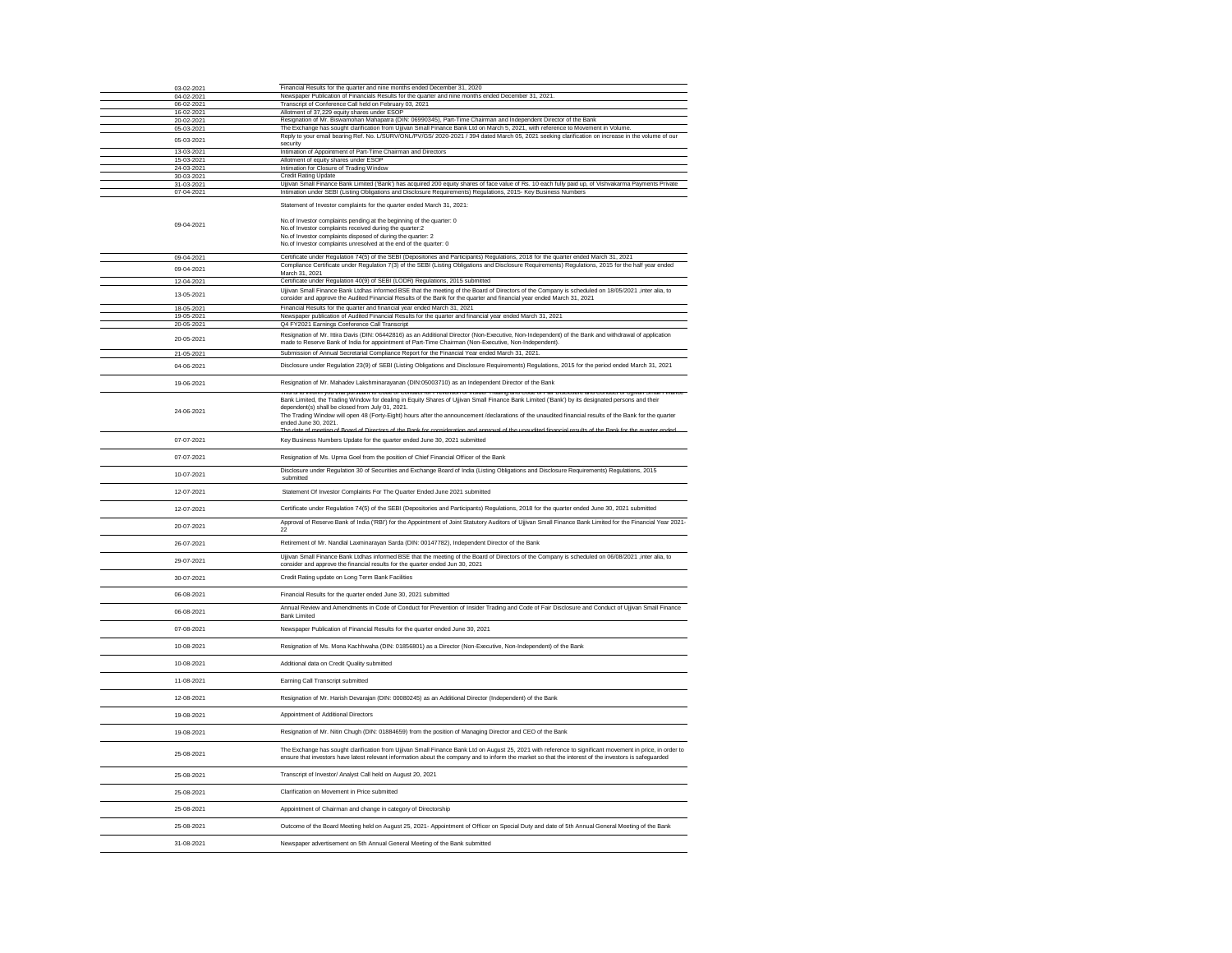| 03-09-2021 | Notice of the 5th Annual General Meeting of Ujjivan Small Finance Bank Limited                                                                                                                                                                                                                                                                                                                                                                                                              |
|------------|---------------------------------------------------------------------------------------------------------------------------------------------------------------------------------------------------------------------------------------------------------------------------------------------------------------------------------------------------------------------------------------------------------------------------------------------------------------------------------------------|
| 03-09-2021 | Submission of Annual Report for the Financial Year 2020-21 along with Notice of 5th Annual General Meeting of the Bank                                                                                                                                                                                                                                                                                                                                                                      |
| 04-09-2021 | Intimation of newspaper advertisement - Post dispatch of the Notice of the 5th Annual General Meeting of the Bank                                                                                                                                                                                                                                                                                                                                                                           |
| 09-09-2021 | Submission of updated copy of Annual Report for the Financial Year 2020-21                                                                                                                                                                                                                                                                                                                                                                                                                  |
| 15-09-2021 | Submission of updated copy of the Annual Report for the Financial Year 2020-21                                                                                                                                                                                                                                                                                                                                                                                                              |
| 16-09-2021 | RBI approval for constitution of Special Committee of Directors                                                                                                                                                                                                                                                                                                                                                                                                                             |
| 24-09-2021 | Business update submitted                                                                                                                                                                                                                                                                                                                                                                                                                                                                   |
| 27-09-2021 | Outcome and Proceeding of the 5th Annual General Meeting of Ujjivan Small Finance Bank Limited                                                                                                                                                                                                                                                                                                                                                                                              |
| 27-09-2021 | Voting results of the 5th Annual General Meeting of Ujjivan Small Finance Bank Limited and Scrutinizer's Report                                                                                                                                                                                                                                                                                                                                                                             |
| 28-09-2021 | Ujjivan Small Finance Bank Ltd has informed BSE regarding the details of Voting results of AGM, under Regulation 44(3) of SEBI (LODR) Regulations,<br>2015. Kindly Click here                                                                                                                                                                                                                                                                                                               |
| 01-10-2021 | Resignation of Mr. Umang Bedi (DIN: 02432920) as an Independent Director of the Bank                                                                                                                                                                                                                                                                                                                                                                                                        |
| 07-10-2021 | Statement Of Investor Complaints For The Quarter Ended September 2021 submitted                                                                                                                                                                                                                                                                                                                                                                                                             |
| 07-10-2021 | Compliance Certificate under Reg. 74 (5) of SEBI (DP) Regulations, 2018                                                                                                                                                                                                                                                                                                                                                                                                                     |
| 11-10-2021 | Update on Key Business Numbers submitted                                                                                                                                                                                                                                                                                                                                                                                                                                                    |
| 30-10-2021 | Intimation of Scheme of Amalgamation under Regulation 30 of SEBI (Listing Obligation and Disclosure Requirements), Regulations 2015 ('Listing<br>Regulations') read with SEBI Circular bearing reference number CIR/CFD/CMD/4/2015 dated September 9, 2015                                                                                                                                                                                                                                  |
| 30-10-2021 | Ujjivan Small Finance Bank Ltdhas informed BSE that the meeting of the Board of Directors of the Company is scheduled on 08/11/2021 , inter alia, to<br>consider and approve the Unaudited Financial Results of the Bank for the quarter and half year ended September 30, 2021                                                                                                                                                                                                             |
| 08-11-2021 | Unaudited Financial Results of the Bank for the quarter and half year ended September 30, 2021                                                                                                                                                                                                                                                                                                                                                                                              |
| 09-11-2021 | Intimation about newspaper publication of Unaudited Financial Results for the quarter and half year ended September 30, 2021                                                                                                                                                                                                                                                                                                                                                                |
| 10-11-2021 | Corrigendum to the Un-audited Financial Results for quarter and half year ended September 30, 2021 submitted on November 08, 2021, under Regulation<br>30 and 33 read with Schedule III of the Securities and Exchange Board of India (Listing Obligations and Disclosure Requirements) Regulations, 2015                                                                                                                                                                                   |
| 12-11-2021 | Transcript Of Investor/ Analyst Call Held On November 09, 2021                                                                                                                                                                                                                                                                                                                                                                                                                              |
| 19-11-2021 | Disclosure under Regulation 23(9) of SEBI (Listing Obligations and Disclosure Requirements) Regulations, 2015 for the period ended September 30, 2021<br>submitted                                                                                                                                                                                                                                                                                                                          |
| 23-11-2021 | Intimation of Reserve Bank of India Approval for the Appointment of Mr. Banavar Anantharamaiah Prabhakar as the Part-Time Chairman (Non-Executive)<br>of Ujjivan Small Finance Bank Limited                                                                                                                                                                                                                                                                                                 |
| 29-11-2021 | Appointed Mr. P.N. Raghunath, General Manager, Reserve Bank of India, Bengaluru, Regional Office as an Additional Director on the Board of the Bank                                                                                                                                                                                                                                                                                                                                         |
| 02-12-2021 | Update on the Scheme of Amalgamation under Regulation 30 of SEBI (Listing Obligations and Disclosure Requirements) Regulations, 2015.                                                                                                                                                                                                                                                                                                                                                       |
| 06-12-2021 | 1. Appointment of Mr. Ittira Davis (DIN: 06442816) as the Managing Director and Chief Executive Officer (MD & CEO) of the Bank<br>2. Approval of Postal Ballot Notice                                                                                                                                                                                                                                                                                                                       |
| 07-12-2021 | Submission of Postal Ballot Notice of the Bank                                                                                                                                                                                                                                                                                                                                                                                                                                              |
| 08-12-2021 | Copy of Newspaper Publication of the Notice of Postal Ballot                                                                                                                                                                                                                                                                                                                                                                                                                                |
| 22-12-2021 | Appointment of Mr. Satyaki Rastogi as Non-Executive Nominee Director of the Bank w.e.f. December 22, 2021 and consequent vacation of office of Ms.<br>Chitra K Alai as the Nominee Director on the Board of the Bank.                                                                                                                                                                                                                                                                       |
| 24-12-2021 | Intimation for Closure of Trading Window                                                                                                                                                                                                                                                                                                                                                                                                                                                    |
| 06-01-2022 | Resignation of Mr. Chanchal Kumar from the position of Company Secretary and Compliance Officer of the Bank                                                                                                                                                                                                                                                                                                                                                                                 |
| 06-01-2022 | Statement Of Investor Complaints For The Quarter Ended December 2021 submitted                                                                                                                                                                                                                                                                                                                                                                                                              |
| 06-01-2022 | Compliances-Certificate under Reg. 74 (5) of SEBI (DP) Regulations, 2018                                                                                                                                                                                                                                                                                                                                                                                                                    |
| 06-01-2022 | Update on Key Business Numbers                                                                                                                                                                                                                                                                                                                                                                                                                                                              |
| 07-01-2022 | Details Of Voting Results Along With The Report Of The Scrutinizer.                                                                                                                                                                                                                                                                                                                                                                                                                         |
| 07-01-2022 | Ujjivan Small Finance Bank Ltd has informed BSE regarding the details of Voting results of Postal Ballot, under Regulation 44(3) of SEBI (LODR)<br>Regulations, 2015.                                                                                                                                                                                                                                                                                                                       |
| 13-01-2022 | Approval of Reserve Bank of India for the appointment of Managing Director and CEO of the Bank                                                                                                                                                                                                                                                                                                                                                                                              |
| 13-01-2022 | RBI approves appointment of Ittira Davis as MD & CEO of Ujjivan Small Finance Bank                                                                                                                                                                                                                                                                                                                                                                                                          |
| 15-01-2022 | Intimation of retirement of Mr. Prabal Kumar Sen, Independent Director of the Bank                                                                                                                                                                                                                                                                                                                                                                                                          |
| 28-01-2022 | Ujjivan Small Finance Bank Ltdhas informed BSE that the meeting of the Board of Directors of the Company is scheduled on 05/02/2022 , inter alia, to<br>consider and approve Ujjivan Small Finance Bank Limited has informed the exchange that a meeting of the Board of Directors of the Bank will be held on<br>Saturday, February 05, 2022, to, inter alia, consider and approve the Unaudited Financial Results of the Bank for the quarter and nine months ended<br>December 31, 2021. |
| 30-01-2022 | Ujjivan Small Finance Bank Ltdhas informed BSE that the meeting of the Board of Directors of the Company is scheduled on 05/02/2022 , inter alia, to<br>consider and approve Intimation under Regulations 29 of the SEBI (Listing Obligations and Disclosure Requirements) Regulations, 2015 ("SEBI Listing<br>Regulations")                                                                                                                                                                |
| 05-02-2022 | Outcome of the meeting of the Board of Directors-Approval of Financial Results for the quarter and nine months ended December 31, 2021                                                                                                                                                                                                                                                                                                                                                      |
| 05-02-2022 | Outcome of the meeting of the Board of Directors - Approval of Financial Results for the quarter and nine months ended December 31, 2021                                                                                                                                                                                                                                                                                                                                                    |
| 05-02-2022 | Appointment of Mr. Sanjeev Barnwal as the Company Secretary and Compliance Officer of the Bank w.e.f. April 05, 2022                                                                                                                                                                                                                                                                                                                                                                        |

 $\frac{1}{\sqrt{2\pi}}\left( \frac{1}{\sqrt{2\pi}}\right) ^{2}$  $\overline{\phantom{0}}$  $\frac{1}{\sqrt{2\pi}}\left( \frac{1}{\sqrt{2\pi}}\right) ^{2}$  $\frac{1}{\sqrt{1-\frac{1}{2}}}\left( \frac{1}{\sqrt{1-\frac{1}{2}}}\right) ^{2}$  $\overline{\phantom{a}}$  $\overline{\phantom{0}}$  $\overbrace{\hspace{25mm}}$  $\frac{1}{\sqrt{2\pi}}\left( \frac{1}{\sqrt{2\pi}}\right) ^{2}$  $\frac{1}{\sqrt{2\pi}}\left( \frac{1}{\sqrt{2\pi}}\right) ^{2}$  $\qquad \qquad$  $\frac{1}{\sqrt{2}}$  $\overline{\phantom{0}}$  $\overbrace{\hspace{27mm}}$  $\overline{\phantom{0}}$  $\frac{1}{\sqrt{2\pi}}\left( \frac{1}{\sqrt{2\pi}}\right) ^{2}$  $\overline{\phantom{0}}$  $\frac{1}{\sqrt{2\pi}}\left( \frac{1}{\sqrt{2\pi}}\right) ^{2}$  $\frac{1}{\sqrt{1-\frac{1}{2}}}\left( \frac{1}{\sqrt{1-\frac{1}{2}}}\right) ^{2}$